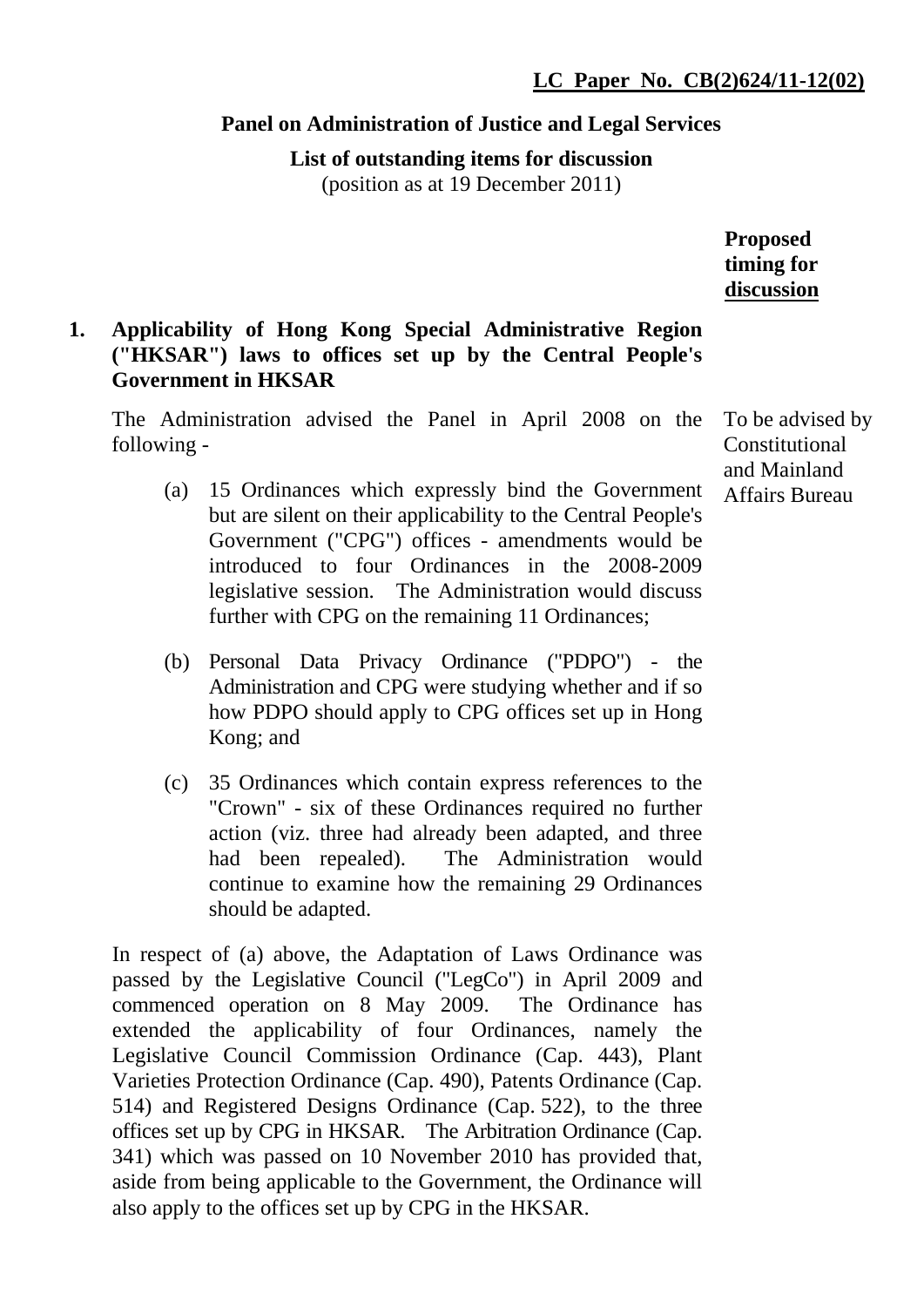The Administration is working on the extension of the applicability of the other Ordinances in (a) above to CPG offices in HKSAR. The Administration will consider separately the issues in (b) and (c) above.

In May 2011, the Constitutional and Mainland Affairs Bureau advised that the Administration was still studying the extension of the applicability of the remaining 10 Ordinances to offices set up by CPG in HKSAR in phases. As more time was needed by the Administration to consider the issues involved, the Administration hoped to report further to the Panel in the course of the 2011-2012 legislative session.

# **2. Professional Indemnity Scheme of the Law Society of Hong Kong**

In accordance with the recommendation made by the former Subcommittee on Solicitors (Professional Indemnity) (Amendment) Rules 2001, the Panel has monitored the review of the insurance arrangement under the Professional Indemnity Scheme ("PIS") of the Law Society of Hong Kong and received progress reports from the Law Society.

In November 2004, members of the Law Society voted for a Qualifying Insurers Scheme ("QIS") to replace the existing scheme.

In May 2006, the Law Society informed the Panel that its members had voted by a large majority not to replace the existing PIS by a QIS at its Extraordinary General Meeting on 27 April 2006. The Law Society had set up a Professional Indemnity Scheme Review Working Party to identify any deficiencies in the existing scheme, consider how they might be remedied, and make appropriate recommendations.

At the Panel meeting in February 2007, the Law Society gave a report on the progress of work of the Review Working Party. The Working Party would proceed to consider a number of outstanding issues and submit a report with recommendations to the Council of the Law Society in due course.

The Law Society's second and third reports on the progress of work of the Review Working Party were issued to the Panel on 25 April 2008 (LC Paper No. CB(2)1722/07-08(01)) and 20 October 2009 (LC Paper No. CB(2)148/09-10(01)) respectively. According to the third progress report, the reinsurance contract had been

To be advised by Law Society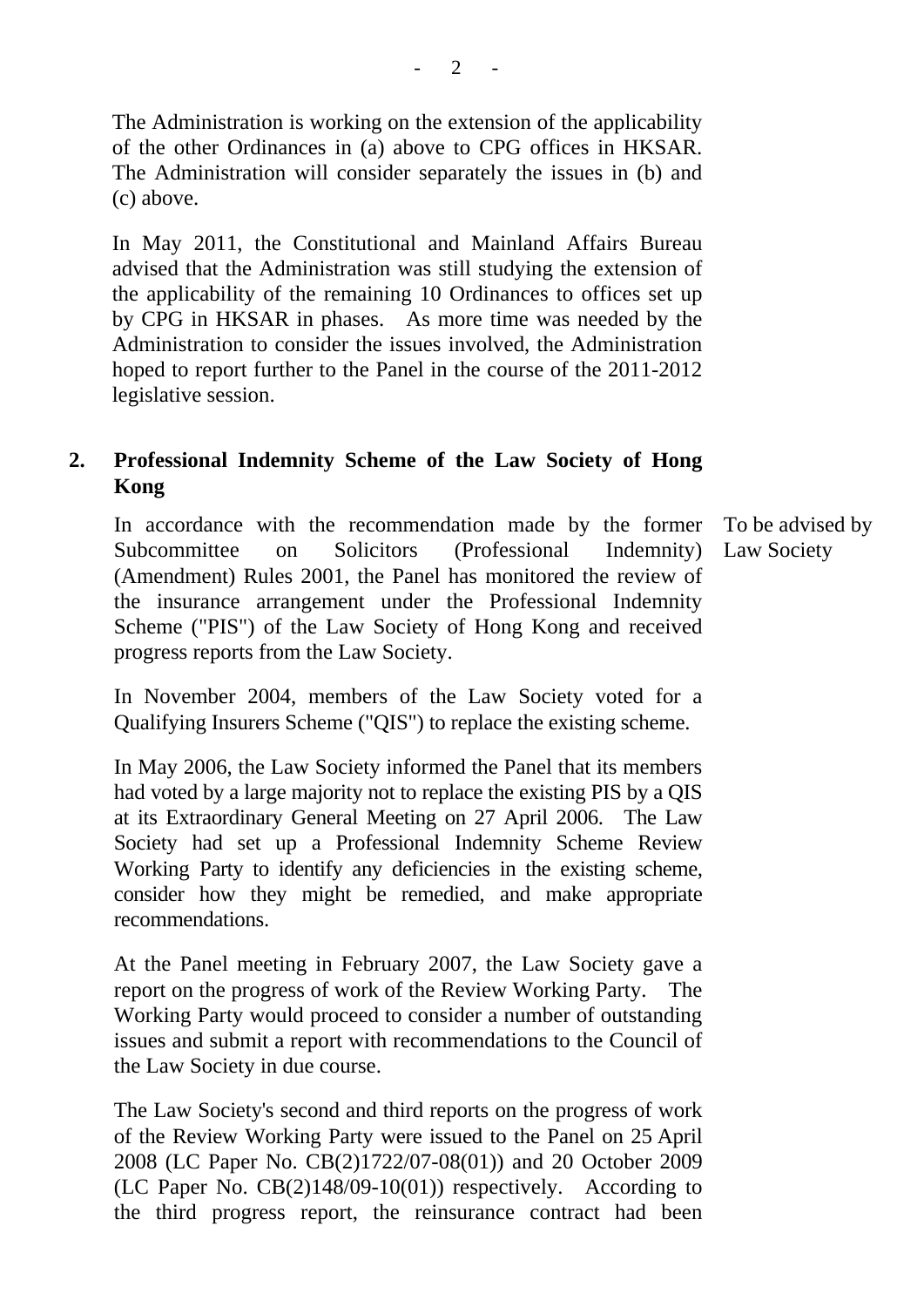extended from 1 October 2009 for a period of four years, with an option to terminate after two years should PIS be replaced by an alternative form of indemnity arrangement.

The Law Society advised in October 2009 that it had commissioned actuaries and brokers respectively to review the formula for calculating the contributions payable under PIS and to compare the costs of insurance to law firms under a Master Policy Scheme and PIS, and that it would be better able to advise on an appropriate time for discussion of the review of PIS when these findings were available.

## **3. Inclusion of the statutory Independent Police Complaints Council ("IPCC") under the purview of The Ombudsman**

During the discussion on the subject of "Review of jurisdiction of the Office of The Ombudsman" at the Panel meeting on 27 April 2009, members raised the issue of whether the statutory IPCC to be established on 1 June 2009 should be subject to The Ombudsman's jurisdiction. Members noted that the Administration's view during the scrutiny of the IPCC Bill was that the statutory IPCC should not be brought under The Ombudsman's ambit for the time being. Members agreed to bring up the issue for discussion after the statutory IPCC had been in operation for some time.

The Administration Wing of the Chief Secretary for Administration's Office ("Admin Wing") advised in September 2010 that the subject would continue to be followed up at the forum of the Panel on Security.

To facilitate the Panel's further consideration of the issue, the Clerk wrote to The Ombudsman on 3 November 2010 inviting his views on whether the statutory IPCC should be subject to The Ombudsman's jurisdiction. In his reply dated 3 December 2010 (LC Paper No. CB(2)530/10-11(01)), The Ombudsman advised that during the scrutiny of the IPCC Bill in 2008, the then Ombudsman had pointed out that the statutory bodies included under Part I of Schedule 1 to The Ombudsman Ordinance (Cap. 397) had the common features of being substantially funded by the General Revenue or statutory fees or charges; performing administrative functions, and are not solely advisory, adjudicative or appellate in nature; and having interface with or impact on the public in the course of discharging their functions. Given that the statutory IPCC as proposed in the draft Bill shared these features, the then Ombudsman saw no objection in principle to bringing the statutory

To be decided by the Panel Admin Wing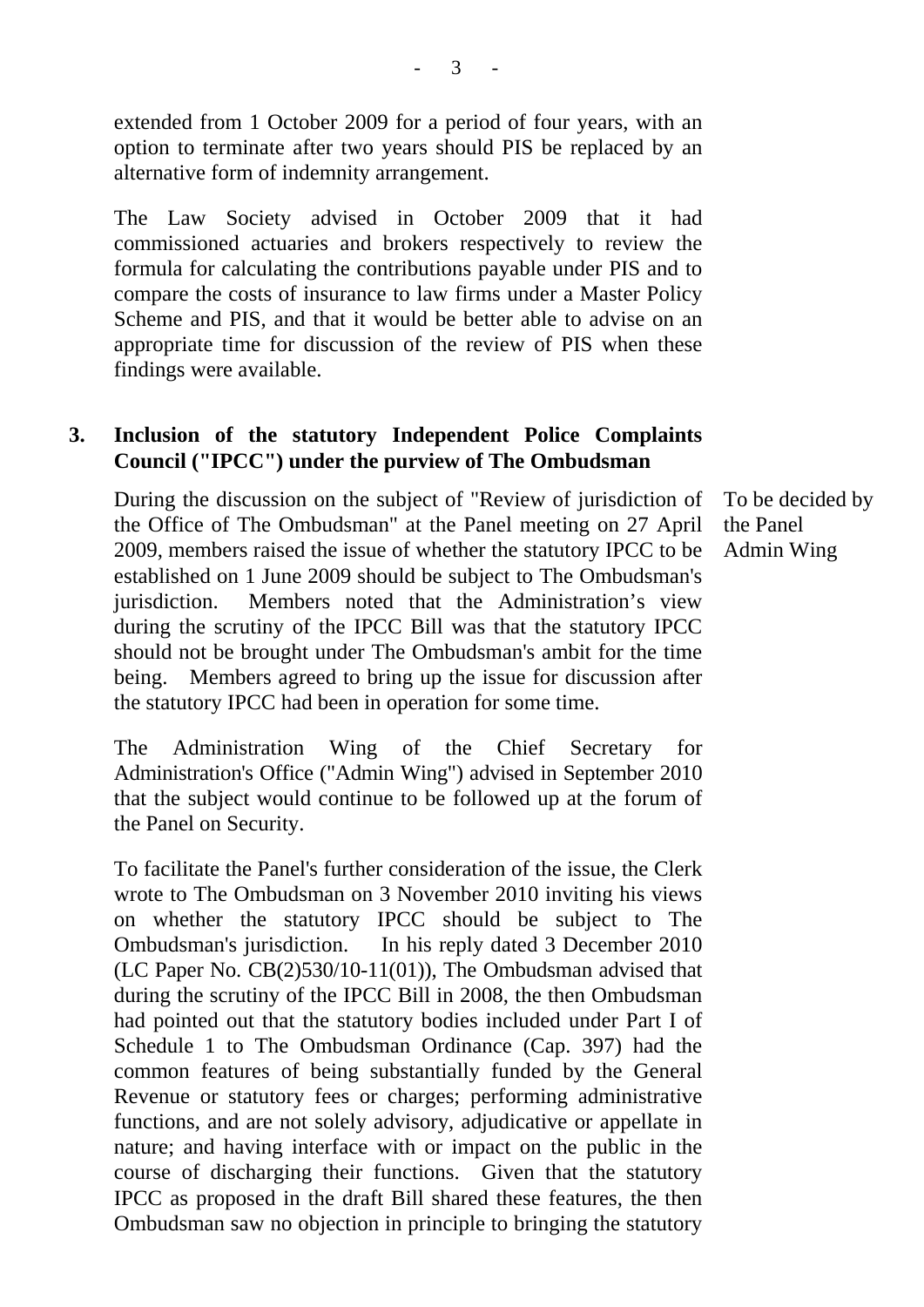IPCC within her purview though it was recognized that the decision was ultimately one of policy. The Ombudsman considered these observations regarding the statutory IPCC still applicable after it had come into operation and advised that he also had no objection to having the statutory IPCC put under his purview.

In September 2011, the Admin Wing advised that it had consulted the Security Bureau on this issue. The Security Bureau advised that IPCC discussed the proposal on the inclusion of IPCC under the purview of The Ombudsman in May 2011. IPCC members raised unanimous concern to the suggestion of putting IPCC under the purview of The Ombudsman. IPCC members' consensus was that the proposal would undermine the image and the public's perception of IPCC being an independent oversight body established under the IPCC Ordinance if it were subjected to the scrutiny of another statutory authority.

At the meeting on 28 November 2011, members noted the view of IPCC members and agreed that the Panel should review the issue in future.

# **4. The role of the Judiciary in the adjudication system under the Control of Obscene and Indecent Articles Ordinance ("COIAO")**

The Commerce and Economic Development Bureau ("CEDB") has embarked on a review of COIAO with two rounds of public consultation. During the first round of public consultation conducted from 3 October 2008 to 31 January 2009, the Judiciary and some members of the legal profession proposed to remove the administrative classification function (i.e. making an interim classification and, upon appeal, a final classification on a submitted article) from the Obscene Articles Tribunal, leaving it to deal with judicial determinations only (i.e. determining whether an article is obscene or indecent upon referral by a court or a magistrate arising from a civil or criminal proceeding). According to CEDB, this issue would discuss within the Government and with the relevant stakeholders and look for possible improvement measures in the second round of public consultation to be commenced in the end of 2009. During the Panel's visit to the Judiciary on 13 July 2009, participating Members agreed that the Panel should follow it up at a future meeting.

The CEDB confirmed in September 2011 that the appropriate timing for discussion of the item was yet to be determined. At the

January 2012 CEDB/Judiciary Administration ("JA")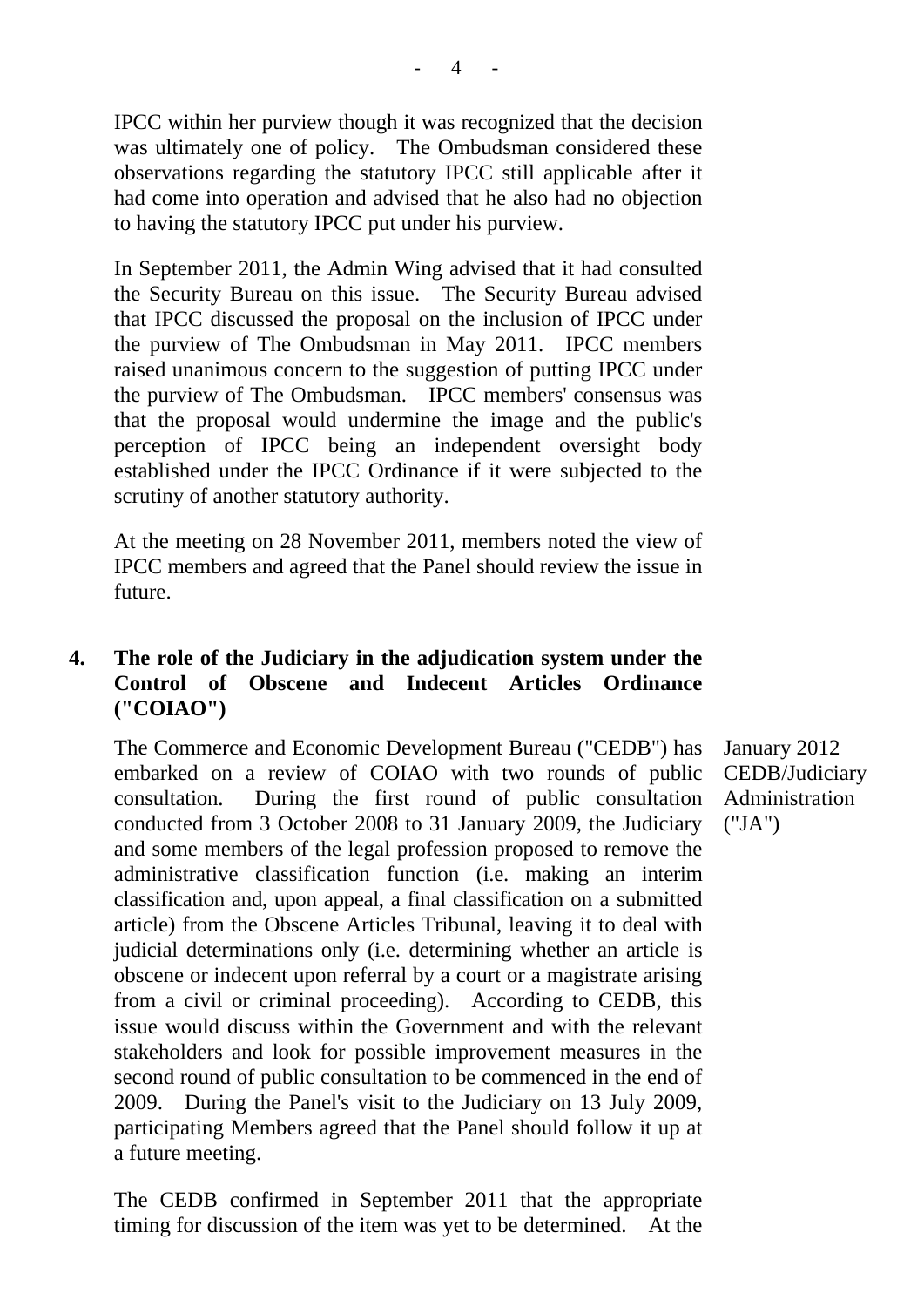Work Plan Meeting, it was agreed that the Administration should be requested to explain why it could not address the Judiciary's concern which had been expressed to the Administration for such a long time.

# **5. Law Reform Commission ("LRC") Report on Hearsay in Criminal Proceedings**

The Report on Hearsay in Criminal Proceedings was published by the LRC in November 2009. At the meeting on 15 December 2009, the Panel agreed to discuss relevant issues at a future meeting. April 2012 Department of Justice ("DoJ")

# **6. Implementation of the scheme for granting higher rights of audience to solicitors**

This item was referred to the Panel by the Bills Committee on Legal Practitioners (Amendment) Bill 2009 which was passed by LegCo on 20 January 2010. January 2012 DoJ

The Bills Committee considered it necessary to review the scheme for granting higher rights of audience to solicitors at an appropriate junction, say around two years after its implementation, and had referred the issue to the Panel for follow-up.

According to the Administration, the Higher Rights Assessment Board which was formed in July 2010 is preparing the related subsidiary legislation. The new regime will be brought into full operation as soon as practicable after the subsidiary legislation is finalized and approved by LegCo.

## **7. Report on Double Jeopardy to be published by LRC**

The consultation period on the Consultation Paper published by the LRC's Double Jeopardy Subcommittee ended on 31 May 2010. At the Work Plan Meeting, it was agreed that the Panel should discuss the relevant report to be published by LRC at a future meeting. April 2012 DoJ/LRC

# **8. Framework Agreement on Hong Kong/Guangdong Co-operation ("Framework Agreement") relating to co-operation on legal matters**

At the meeting on 23 May 2011, the Administration briefed the Panel on the implementation of measures concerning co-operation on legal matters under the Framework Agreement. The two legal professional bodies had expressed views on the development of legal services under the Framework Agreement and the Mainland April 2012 DoJ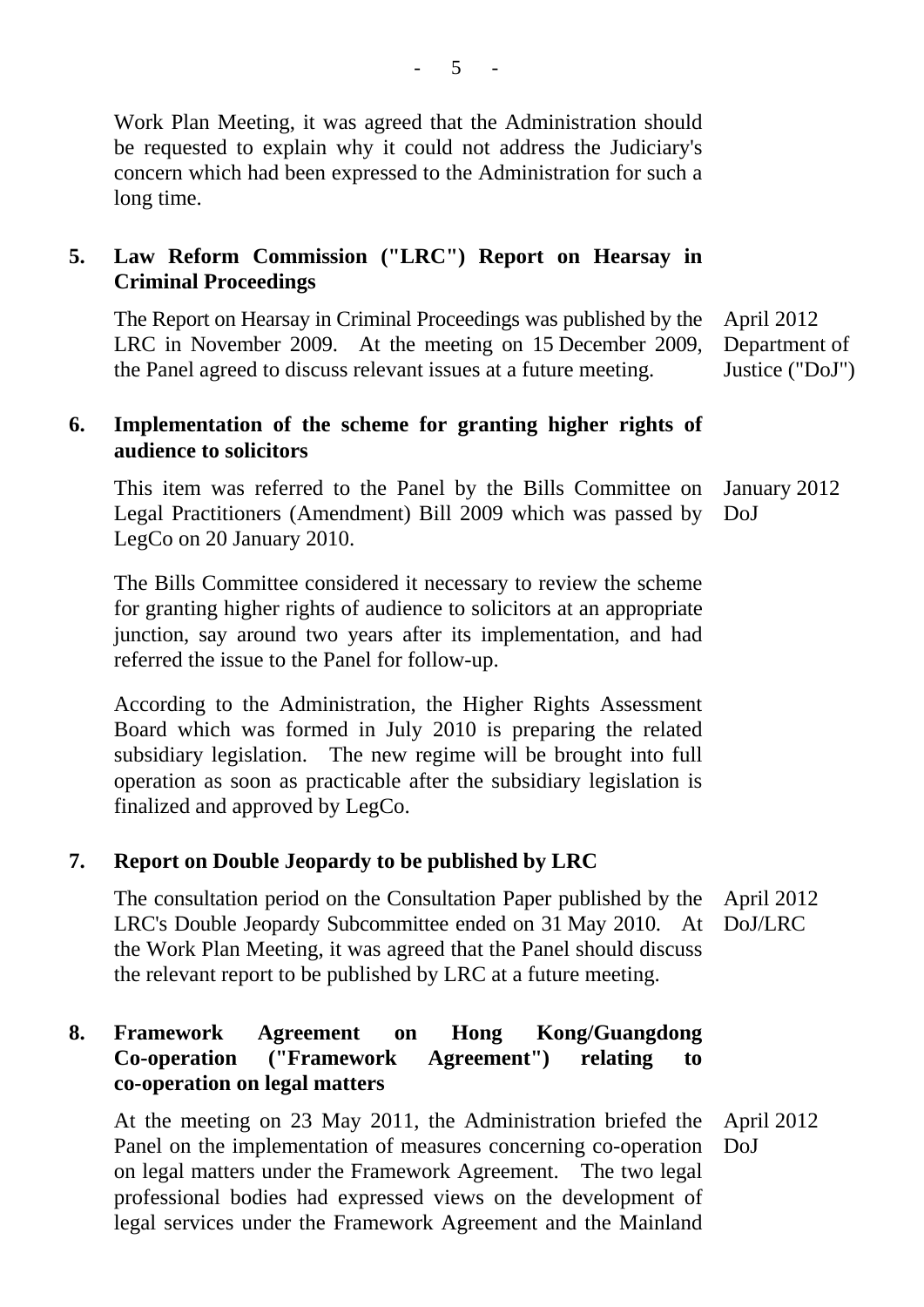and Hong Kong Closer Economic Partnership Arrangement. For the Panel's further discussion of the subject, the Panel agreed that the Administration should provide a written response to the views expressed for the consideration of the legal professional bodies.

When the Panel was briefed on the 2011-2012 policy initiatives of DoJ at its meeting on 20 October 2011, members agreed to follow up on the initiatives to be undertaken by the Administration in facilitating the provision of legal and arbitration services in Qianhai, Shenzhen by Hong Kong service providers.

## **9. Proposed construction of the West Kowloon Law Courts Building**

JA consulted the Panel on the construction of the West Kowloon Law Courts Buildings at its meeting on 26 April 2010. According to the Judiciary's paper (LC Paper No. CB(2)1349/09-10(04)) provided for the meeting, the next consultation with the Panel is scheduled for the second quarter of 2011. JA

On 21 February 2011, JA advised that as the invitation of tender for the West Kowloon Law Courts Building would be deferred to March 2011, the proposed timing for discussion of this item would have to be deferred to the fourth quarter of 2011.

### **10. Free legal advice service**

At the meeting on 22 June 2009, the Panel received a progress report on the Administration's consideration of the Reports on the Consultancy Study on the Demand for and Supply of Legal and Related Services in Hong Kong commissioned by DoJ. Members expressed strong dissatisfaction with the absence of concrete proposals from the Administration to address the gaps in service availability and unmet legal needs identified in the Reports. Members were particularly dissatisfied that the Administration had not put forth any proposal for reviewing the effectiveness and adequacy of the existing Free Legal Advice Scheme, notwithstanding that the Reports had clearly pointed to an unmet demand for legal advice service in the community. The Administration was requested to work out proposals for improving the existing operation of and support to the free legal advice service and report to the Panel. January 2012 HAB

At the meetings on 29 March 2010 and 19 April 2011, the Home Affairs Bureau ("HAB") briefed the Panel on its plan to enhance

December 2011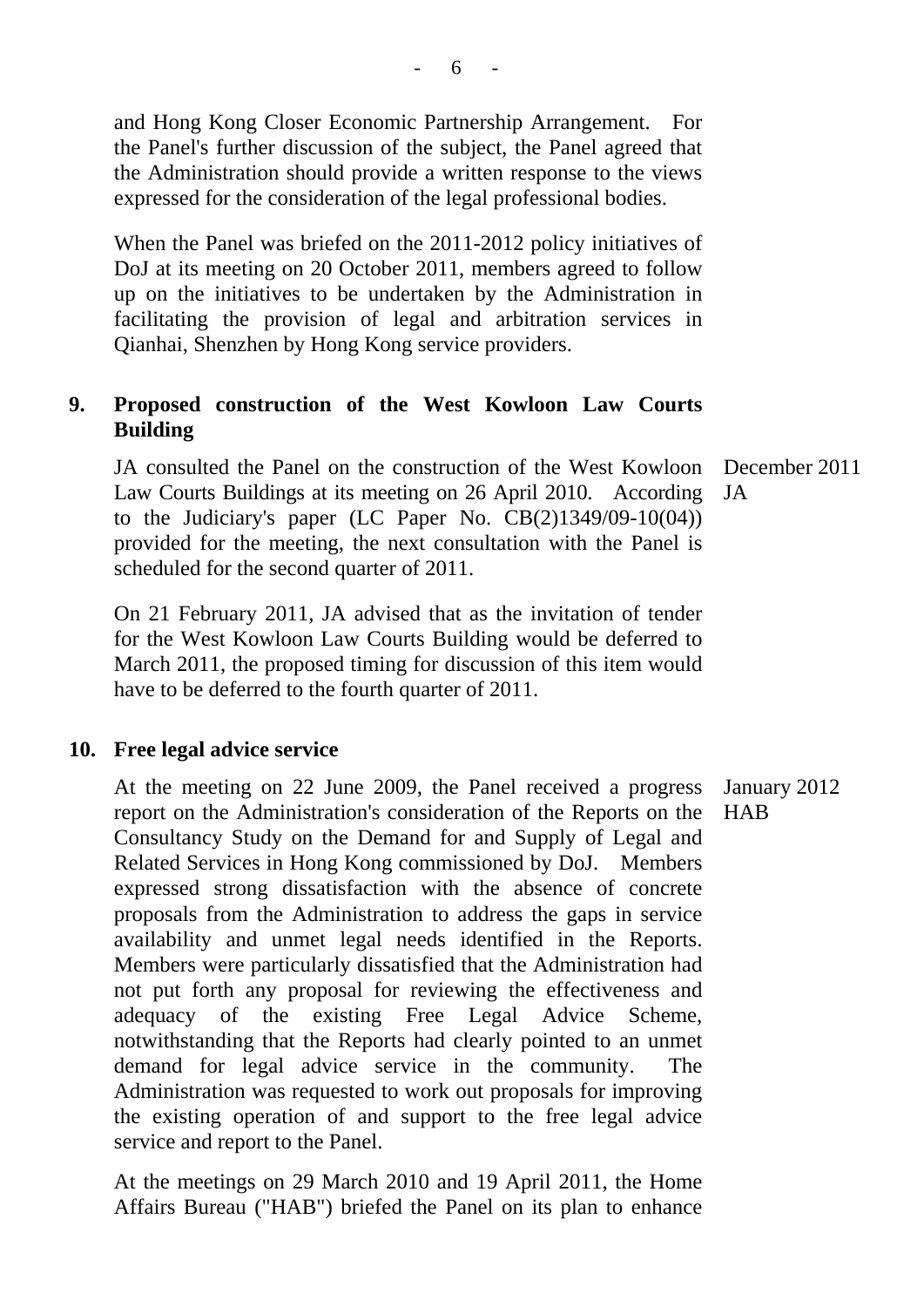the support services for volunteer lawyers under the Free Legal Advice Scheme and its recommendations for expanding free legal advice service, including to embark on a trial scheme for provision of free legal service to litigants in person on procedural matters respectively. The Panel held a special meeting on 21 July 2011 to further discuss the issue with HAB, service operators of various free legal advice schemes and non-governmental organizations which are frequent users of such services. Members were of the view that the Administration should make reference to the relevant experience in England and Wales, Scotland, and the Netherlands and conduct a comprehensive review of the free legal advice service. Members agreed that the Panel should follow up on the progress of the Administration's work in this regard.

The Administration consulted the Panel on 28 November 2011 on its recommendations to launch a two-year pilot scheme to provide legal advice for litigants in person in the second quarter of 2012. The Administration was requested to consider the views of members and the two legal professional bodies, and to provide information on relevant overseas experience. Members agreed that the Panel should further discuss the Administration's proposal at a future meeting. The Administration would revert to the Panel in January 2012.

### **11. Prosecutorial independence**

At its meeting on 27 June 2011, the Panel held a discussion with SJ, the incumbent Director of Public Prosecutions ("DPP"), the former DPP, legal profession and legal academics on the issues relating to an independent DPP. Some members were of the view that the existing arrangement of having SJ, a political appointee, to control prosecutions would undermine the public perception of the prosecutorial independence. They considered that the power to make prosecutions should rest with an independent DPP to ensure that prosecution decisions were free from political interference. Some other members, however, shared the Administration's view that it was SJ's constitutional responsibility to control criminal prosecutions as stipulated in Article 63 of the Basic Law ("BL 63") and the control of prosecutions should continue to be rested with SJ. May 2012 DoJ

Members noted that in the United Kingdom, a protocol between the Attorney General and the prosecuting departments was drawn up setting out when, and in which circumstances that the Attorney General would or would not be consulted on prosecution decisions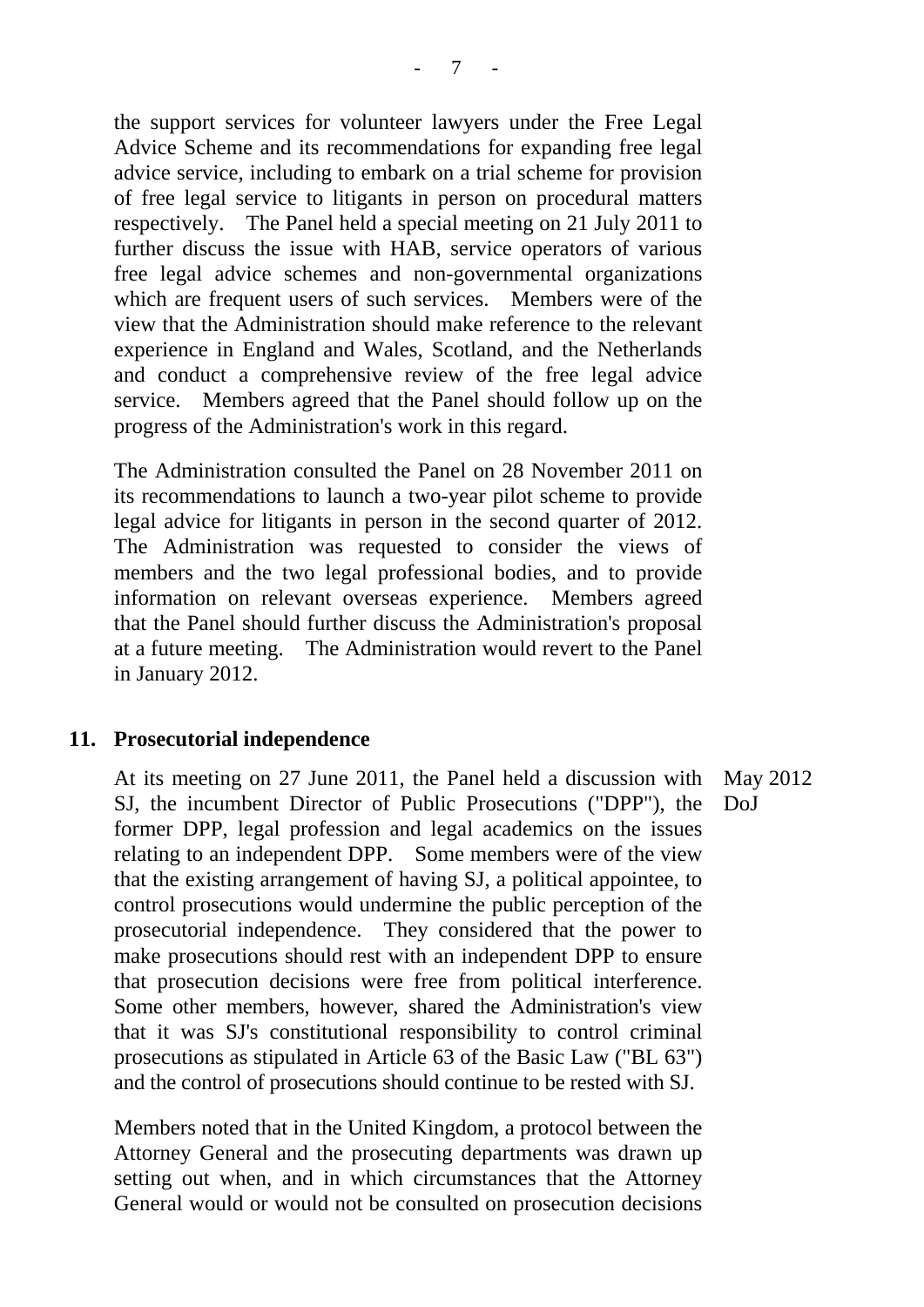and how the Attorney General and the Directors of the prosecuting departments would exercise their functions in relation to each other. The Administration was suggested to consider whether a similar protocol should be adopted in Hong Kong. Members agreed that the Panel should be invited to consider as to how the issue should be followed up when the written submission of the Bar Association is available.

## **12. Further expansion of the Supplementary Legal Aid Scheme ("SLAS")**

At the meeting on 28 March 2011, the Administration briefed the Panel on its proposals for expanding the scope of SLAS and undertook to introduce relevant legislative proposals into LegCo in September/October 2011 with a view to implementing the proposals before the end of 2011. The Administration has subsequently advised that it would introduce the legislative proposals into LegCo in the latter half of 2011 for LegCo's scrutiny. Members noted that the Administration would also conduct a study on amending the Legal Aid Ordinance (Cap. 91) with a view to enabling money claims in derivatives of securities, currency futures or other futures contracts be covered under the Ordinary Legal Aid Scheme ("OLAS") when fraud, misrepresentation/deception was involved at the time of purchase and intended to consult the Panel and the Legal Aid Services Council on the detailed proposals in the next legislative session. The Administration, however, did not support other proposals for expanding the scope of SLAS to cover claims against property developers by minority owners in respect of compulsory sales of building units, claims against sale of goods and provision of services, claims in respect of trusts, property damage claims against incorporated owners, claims against small marine boat accidents and claims involving disputes between limited companies and their minority shareholders.

Members agreed that the Panel should monitor closely the work of the Administration in taking forward the legislative proposals and the proposal for including derivative claims under OLAS. The Administration has planned to brief the Panel on the legislative amendments and submit report on the review of outstanding issues related to SLAS expansion in December 2011. Members also agreed that the Panel should follow up on other proposals not supported by the Administration, particularly the proposed inclusion of claims against property developers by minority owners

December 2011 HAB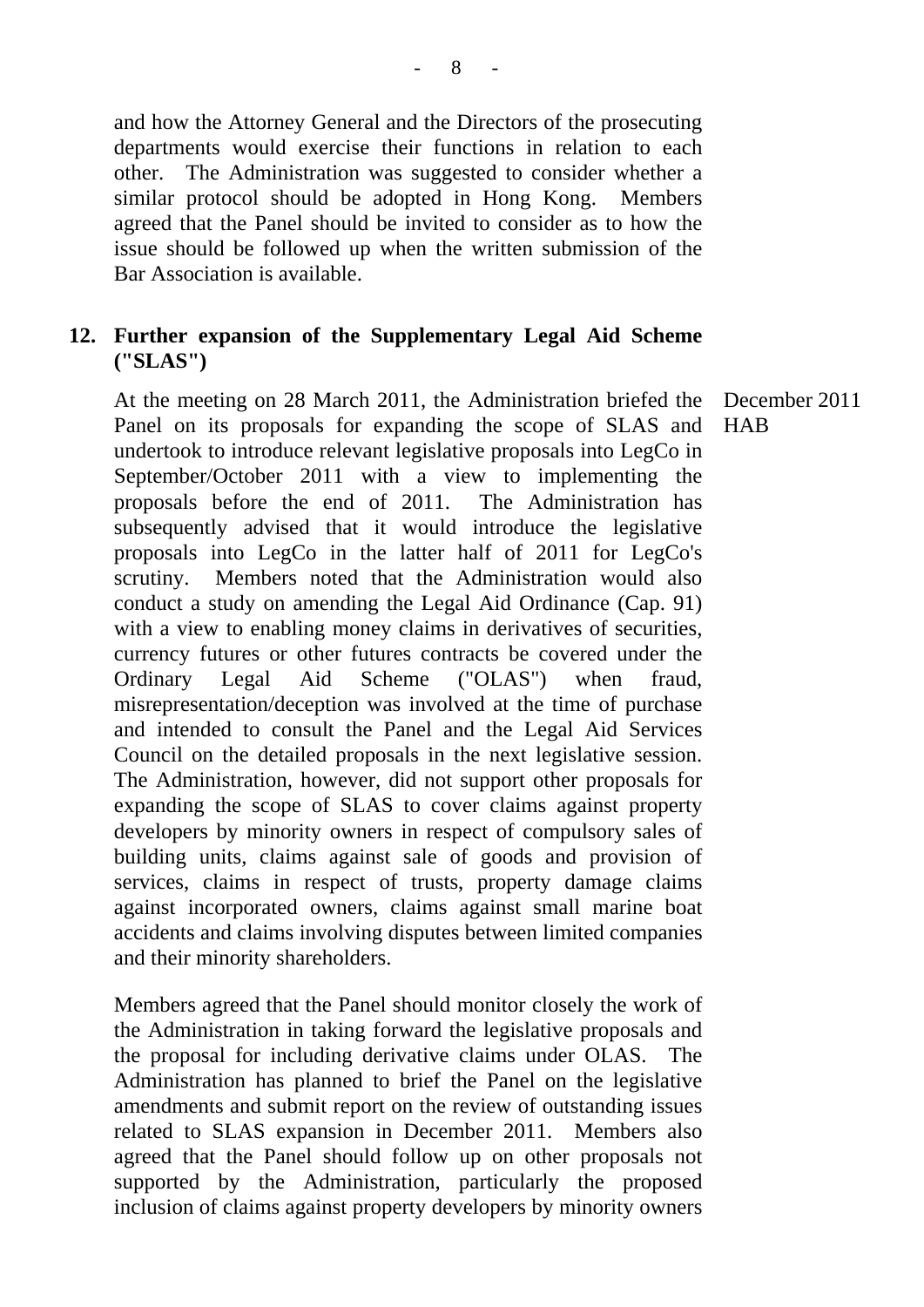in respect of compulsory sales of building units and claims against sale of goods and provision of services under SLAS, in the next legislative session.

### **13. Role and work of the Law Reform Commission**

At its meeting on 19 April 2011, the Panel noted the information paper provided by LRC on its role and work including the state of implementation of the Commission's recommendations made in its reports published during the last 15 years. Members expressed concern that many of these recommendations had not yet been followed up and agreed that the Panel should hold a discussion with SJ, the Chairman of LRC, on his role in the law reform of Hong Kong and the work of the Commission. DoJ/LRC

### **14. Judicial manpower situation**

At its meeting on 27 June 2011, members discussed the appointment of serving Justices of Appeal of the Court of Appeal of the High Court as non-permanent Hong Kong judges of the Court of Final Appeal ("CFA") and the judicial manpower situation at CFA and other levels of court. Members agreed to follow up on the judicial manpower situation. Members requested that information on the waiting times for court cases and the number of occasions where deputy judges were engaged in the interim before substantive appointments were made should be made available to facilitate members' deliberation on the subject. JA/Adm Wing

At its meeting on 20 October 2011, the Panel was briefed on the 2011-2012 Judicial Service Pay Adjustment recommended by the Standing Committee on Judicial Salaries and Conditions of Service. Members were of the view that there should be a consensual mechanism for judicial remuneration review and agreed to consider the issue when the judicial manpower situation is discussed at a future meeting.

### **15. Statute Law (Miscellaneous Amendments) Bill 2012**

DoJ proposes to introduce the Bill in the early part of 2012, subject to a legislative slot being available. This Bill seeks to, among other things, implement the LRC Report on the common law presumption that a boy under 14 is incapable of sexual intercourse. The LRC Report recommends the abolition of the presumption.

To be advised by DoJ

May 2012

December 2011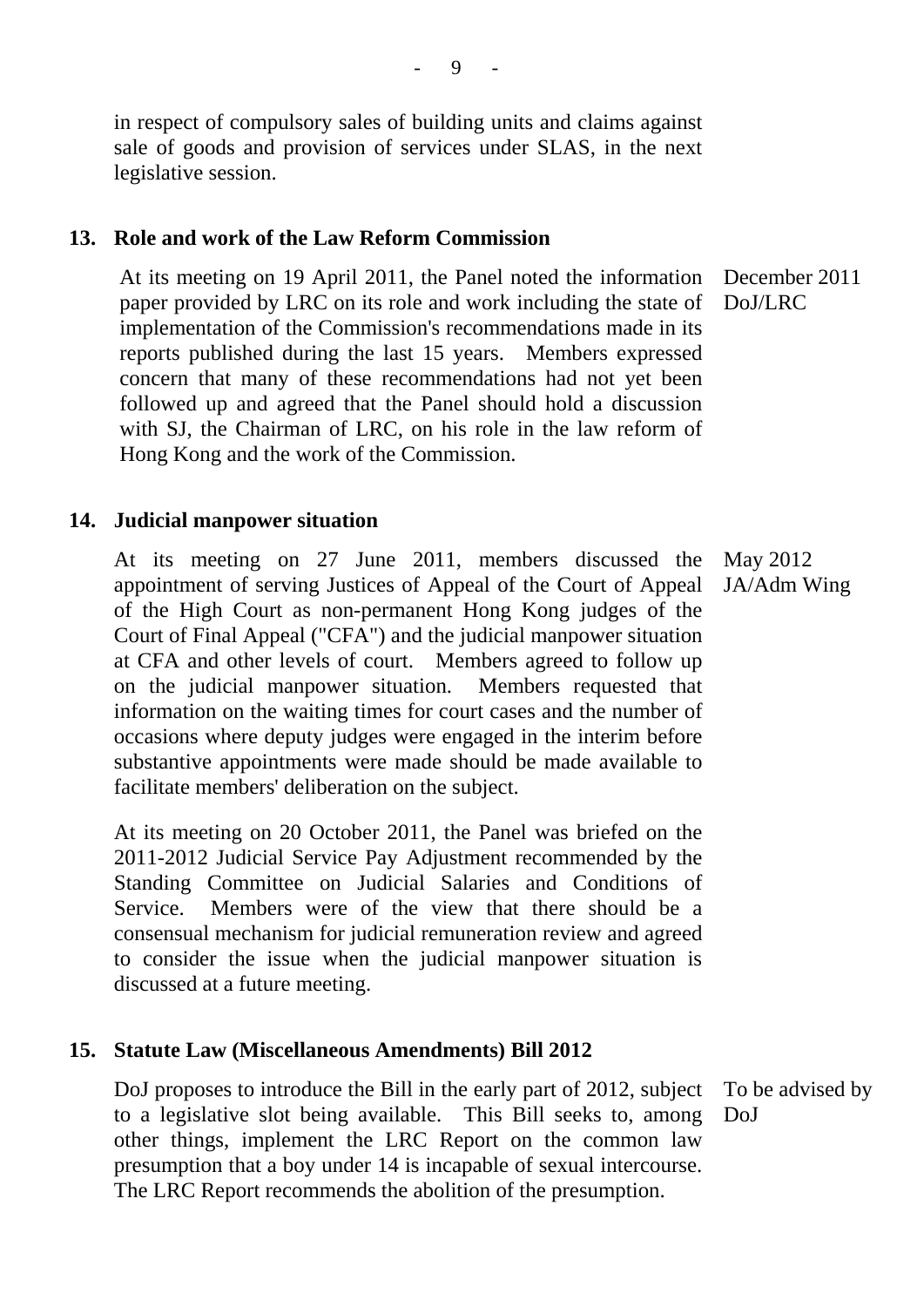## **16. Procedure under BL158(3) for the Court to make a reference to the Standing Committee of the National People's Congress ("NPCSC") for an interpretation of BL**

At the House Committee meeting on 7 October 2011, Members noted an information paper provided by DoJ on the procedure adopted for referring questions on the interpretation of pargarph 1, Article 13 and Article 19 of BL of HKSAR to NPCSC in the case *Democratic Republic of Congo & Ors v FG Hemisphere Associates LLC*. Members agreed that as the matter was of great importance, SJ should be invited to a meeting of this Panel to brief Members on the matter. DoJ

## **17. Issues relating to the provision of legal aid for judicial review cases**

At the meeting on 20 October 2011, members enquired about the assessment criteria in processing legal aid applications in respect of judicial review cases and the procedure/criteria of assigning lawyers. The Panel agreed that the Director of Legal Aid should brief members at a future meeting on the relevant issues including the policy to brief out legal aid cases to private counsel. February 2012 **HAB** 

At the Work Plan Meeting, it was agreed that statistics on the number of cases where the counsel were assigned based on the aided person's nominations; the distribution of the assigned legal aid cases among private counsel; and the initiatives taken by the Legal Aid Department to facilitate an equitable distribution of legal aid work among private counsel should also be made available to facilitate the discussion.

#### **18. Use of Chinese in court proceedings**

At the meeting on 20 October 2011, the Chairman highlighted the problems in the use of Chinese in court proceedings including the growing number of unrepresented litigants who fell short of legal knowledge and the lack of bilingual legal practitioners. It was suggested that the Panel should explore the work needed to be done on various fronts for further development in this regard. March 2012

At the Work Plan Meeting, it was agreed that information on the relevant training offered by local law schools to enhance the proficiency of law students in using Chinese legal language and the initiatives taken by various authorities to enhance the development

February 2012

DoJ/JA/HAB